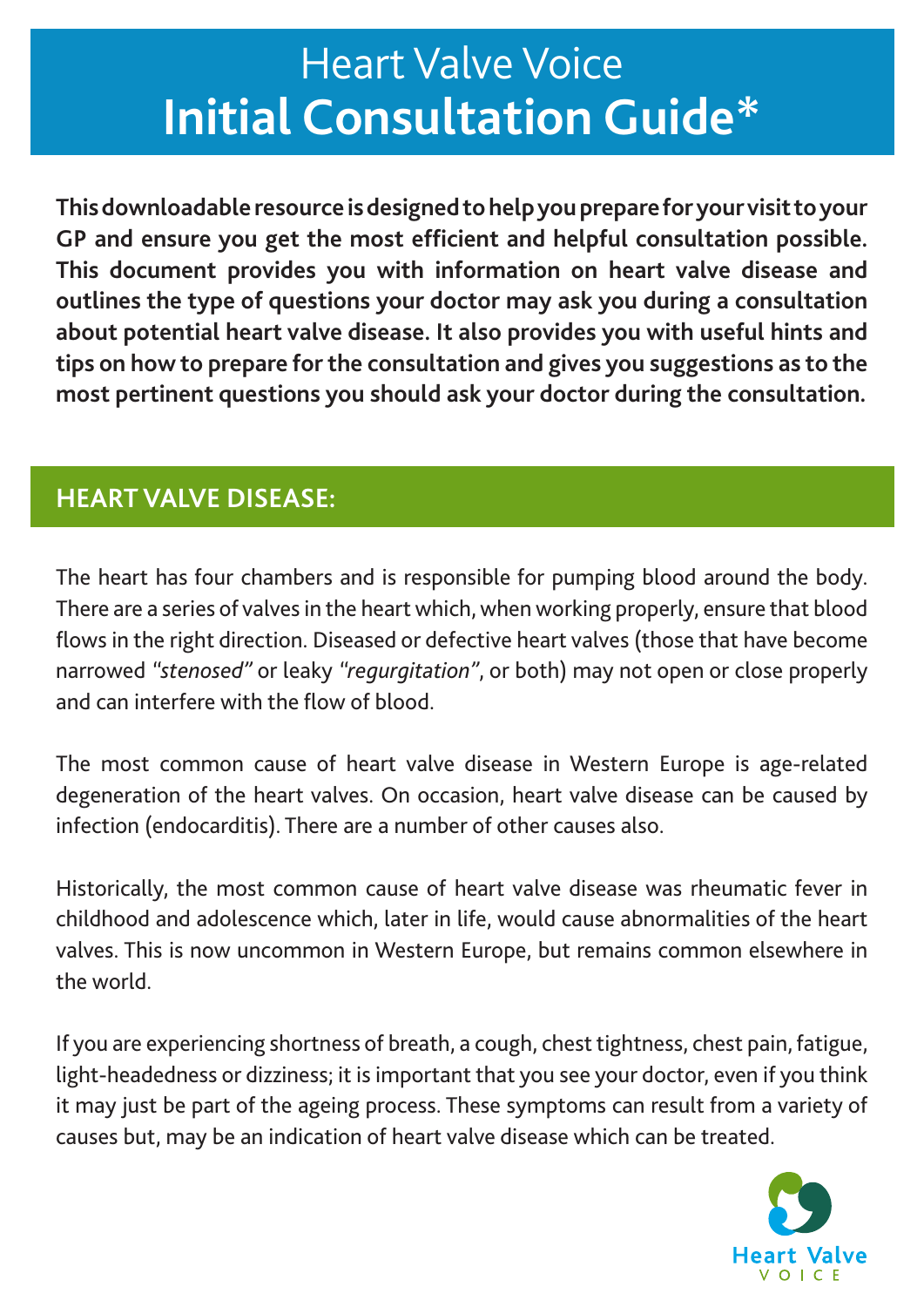## **QUESTIONS YOUR GP MAY ASK:**

When you see your doctor and discuss any concerns you may have about chest problems that could be an indication of heart valve disease, they are likely to run through various questions with you to gain a better understanding and help make a diagnosis. Questions may include:

### **YOUR MEDICAL HISTORY**

- **Do you suffer from any other medical illnesses?**
- **Are you taking any medication?**
- **Do you or anyone in your family suffer from any heart conditions e.g heart murmur?**

#### **YOUR SYMPTOMS**

- **Do you feel older than your age?** *If so,* sometimes or often?
- **Have you experienced chest pain?** *If so,* how frequently does it occur, how long does it last and how would you describe the type of pain?
- **Have you felt dizzy/faint?** *If so,* how frequently and in what scenario
- **Have you experienced heart palpitations?** *If so,* how often and in what circumstances do they occur?
- **Are you finding it difficult to exercise and move around as easily as you use to?** *If so,* is this a constant issue or do you find it is only in certain situations i.e when you are at home, walking up stairs, going to the shops or at the gym?
- Have you been feeling short of breath? *If so*, how often and does it affect your everyday activities?
- **Are you suffering from tiredness and fatigue?** *If so,* how often? Do you constantly feel tired and fatigued or is it intermittently? What about after a good night's sleep?
- **Have you altered your exercise regime in the past year?** *If so,* how?
- **Are you experiencing an irregular heartbeat?** *If so*, how did you notice and how often does it occur?

It is important to answer the questions as honestly and with as much detail as possible. In order to help you do this, before your consultation it would be helpful to keep a diary of your symptoms for a few weeks so you are clear on what, when, where and how

symptoms present. You may wish to share the symptoms tracker with your GP to provide them with more information. To help you keep track of your symptoms, please download our symptoms tracker via this link: **[Insert link]**